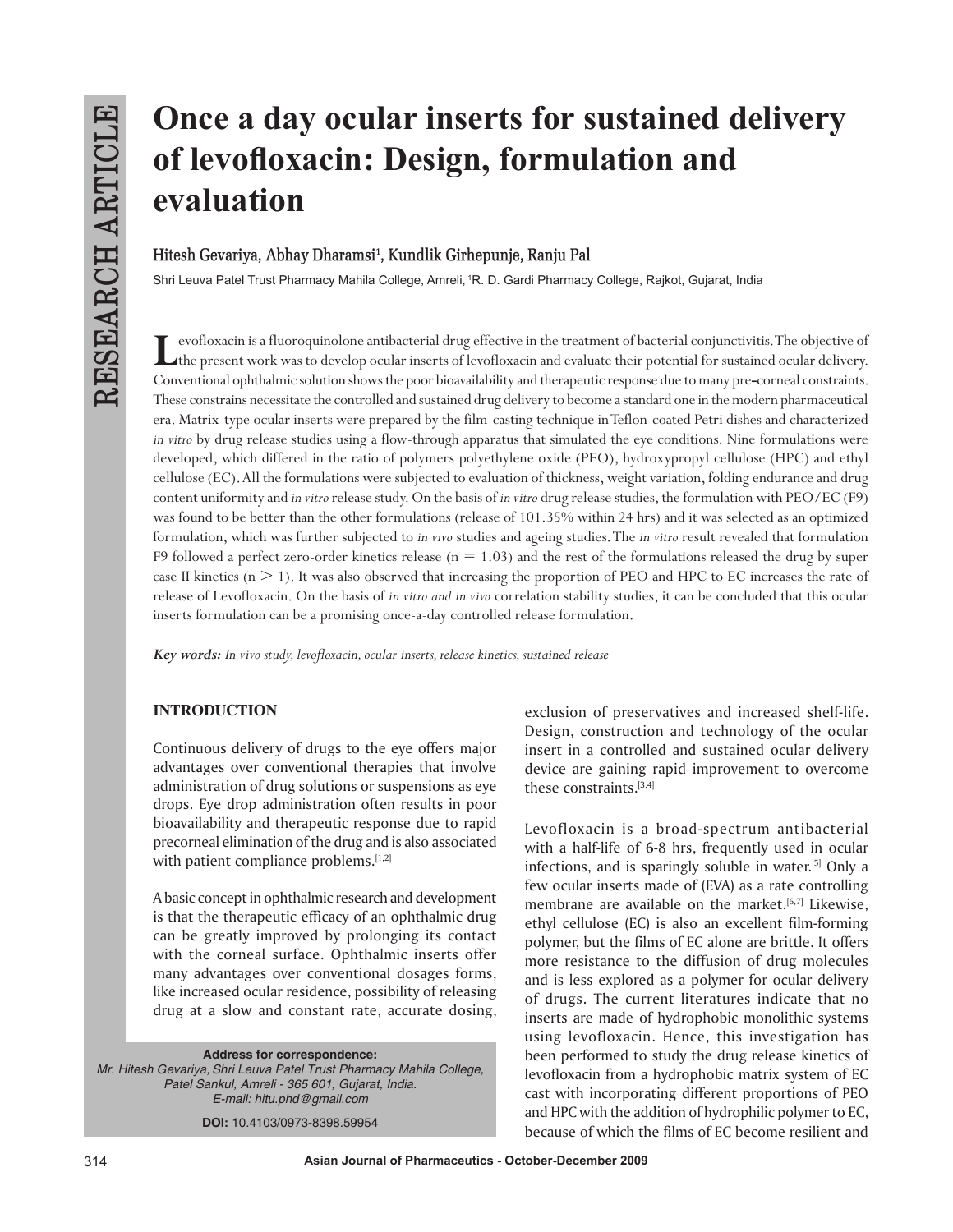do not break easily and it was ascertained that the diffusion might improve.[8-11]

## **MATERIALS AND METHODS**

Levofloxacin was obtained as a complimentary sample from Alkem Labs, Mumbai, India. HPC and EC were purchased from Loba Chemie, Mumbai, India and SD Fine Chemicals, Mumbai, India respectively. PEO was purchased from Alfa Aesar Inc., Heysham, Lancashire LA3 2XY United Kingdom.

#### **Preparation of ocular inserts**

The matrix type of films were prepared by the film casting technique from EC (3% w/v) alone (i.e., F1, F2 and F3) and also in combination with PEO and HPC [Table 1]. Three different proportions of EC: HPC were modeled, i.e.the 9:1 (F4), 8:2 (F5) and 7:3 (F6) ratios. Similarly, for EC: PEO, the ratios were 9:1 (F7), 8:2 (F8) and 7:3 (F9). Weighed quantities of the drug (2 mg) and polymers were solubilized in dichloromethane (DCM), with continuous mixing using a magnetic stirrer at 100 rpm. The solutions were then sonicated for a few seconds to remove the air. Polymeric drug solutions were poured on to a Tefloncoated Petri dish. The matrix films were dried constantly under ambient conditions. In all the films, dibutyl phthalate  $(20\% w/w)$ was incorporated as a plasticizer.<sup>[12]</sup> Inserts were sterilized under UV for 1 min and individual inserts were packed in sterilized aluminum foils, which were further stored in amber colored glass bottles at room temperature.

#### **Physicochemical evaluation of ocular inserts**

Prepared inserts were evaluated for surface pH, thickness, weight variations, folding endurance and drug content uniformity. Surface pH was determined by allowing them to swell in a closed petri dish at room temperature for 30 min in 0.1 ml of distilled water. pH paper was kept on the surface and after one min. the color that developed was compared with the standard color scale. Thickness was evaluated using a micrometer of sensitivity 0.001 mm (Mitutoyo, Japan) and the average of ten readings was taken. Folding endurance was determined by repeatedly folding a small strip of ocular film at the same place till it broke. Drug content was estimated by triturating ocular inserts in 20 ml of phosphate buffer pH. 6.8 with the help of a mortar and pestle. The solution was filtered and one ml of the solution was withdrawn, diluted and measured by a UV-Visible Spectrophotometer (Model-1700, Shimadzu, japan) at 290 nm.[13]

#### *In vitro* **release study**

Because there was no specific official method prescribed for *in vitro* studies of ocular inserts, we fabricated an open flow through assembly, simulating the condition of the ocular cavity. A 2 ml glass tube that was open at both ends was used as an *in vitro* diffusion cell. Two fluted glass adopters were fused at both the open ends so that one formed the inlet and the other fluted end was used to withdraw the sample. The inlet end of this tube was connected to a reservoir containing

| Table 1: Composition of levofloxacin ocular inserts |  |  |
|-----------------------------------------------------|--|--|
|-----------------------------------------------------|--|--|

| <b>Formulation</b> | Film former (3%w/v) |             |             |  |  |  |  |
|--------------------|---------------------|-------------|-------------|--|--|--|--|
| code               | EC (parts)          | PEO (parts) | HPC (parts) |  |  |  |  |
| F <sub>1</sub>     | 10                  |             |             |  |  |  |  |
| F <sub>2</sub>     |                     | 10          |             |  |  |  |  |
| F <sub>3</sub>     |                     |             | 10          |  |  |  |  |
| F4                 | 9                   |             |             |  |  |  |  |
| F <sub>5</sub>     | 8                   |             | 2           |  |  |  |  |
| F <sub>6</sub>     |                     |             | 3           |  |  |  |  |
| F7                 | 9                   |             |             |  |  |  |  |
| F <sub>8</sub>     | 8                   | 2           |             |  |  |  |  |
| F <sub>9</sub>     |                     | 3           |             |  |  |  |  |

Simulated Tear Fluid (STF), pH 7.4. The head of the reservoir was kept constant. Flexible Polyvinyl Chloride (PVC) tubing was connected from this reservoir to the cell, in which 2 ml of buffer was maintained constant. The rate of flow of buffer was controlled with a valve and adjusted to 0.2 ml/min. Taking a 25 reading initially, the setup was validated and the standard deviation (0.2  $\pm$  0.08) and % coefficient of variation were observed to be minimum, hence the setup was used throughout the work.

STF pH 7.4 was put into the reservoir. A small volume of fluid was allowed to drain away so as to remove any entrapped air bubbles in the cell. An ocular insert was stuck on to a thin, small, circular, teflon disc so that only one surface was exposed to the diffusion fluid. This disc was steadily inserted into the cell containing 2 ml of fluid. The temperature of the fluid was kept at  $35 \pm 1^{\circ}$ C constantly. At regular intervals, the diffusion fluid was taken to analyze for drug content using UV-Visible Spectrophotometer. Simultaneously, a blank was performed under similar conditions as described with a drug-devoid film. Triplicate readings were taken and the average was calculated and tabulated.<sup>[14]</sup>

#### *In vivo* **release study**

Approval for the use of animals in the study was obtained from the Institutional Animal Ethics Committee (949/a/06/ CPCSEA). On the day of the experiments, the sterilized ocular inserts were inserted into one eye of seven rabbits at the same time and another eye served as control. After 1, 2, 4, 6, 10, 22 and 24 hrs, the inserts were carefully removed and analyzed for the remaining drug content by high performance liquid chromatography (HPLC) analysis.<sup>[15]</sup>

#### **High performance liquid chromatography condition**

Mobile phase: 82% of 0.4% triethylamine (pH 3.0) and 18% of acetonitrile.

Flow rate: 1.0 ml/min.

Column: Phenomenex C18 Column.

Detector: SPD-M20A Prominence Diode array detector. Retention time: 4.08 min.

Injection volume: 20 ml by Rheodyne 7725*i* injector. Standard solution:  $2 \mu g/ml$  of Levofloxacin in HPLC-grade water.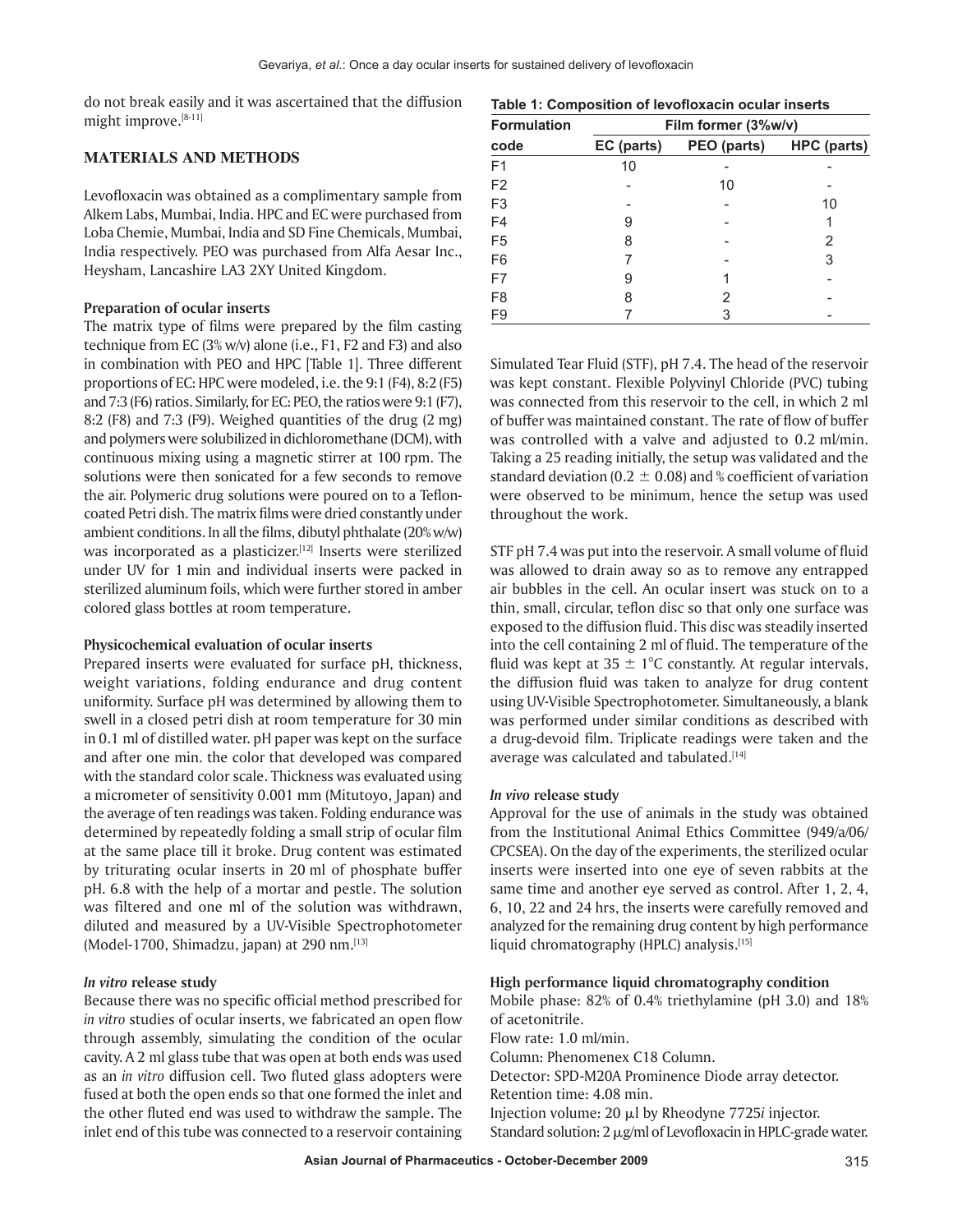#### **Ocular safety study**

The ocular safety of the administered delivery system is based on the Draize Irritancy Test [Tables 2 and 3]. The observations based on the scoring approach established the safety of the developed ocular inserts in the rabbit  $eye.<sup>[16]</sup>$ 

## **Stability study**

The optimized inserts (F9) were stored in amber-colored glass bottles at 3 different temperatures:  $4^{\circ}$ C, Room temperature  $(RT)$  and  $37^{\circ}C$ , for a period of 3 months. The samples were withdrawn after 30, 60 and 90 days and analyzed for physical appearance, drug content and sterility.[17,18]

#### **Table 2: Draize irritancy test for ocular safety**

| <b>Scoring</b><br>scale | <b>Calculations</b>    | Total |
|-------------------------|------------------------|-------|
|                         |                        |       |
| 0, 1, 2, 3, 4           | $0 \times A \times 5$  | 80    |
| 0, 1, 2, 3, 4           |                        |       |
|                         |                        |       |
| 0, 1, 2                 | $1 \times 5$           | 10    |
|                         |                        |       |
|                         |                        |       |
|                         |                        |       |
| 0, 1, 2, 3              |                        |       |
| 0, 1, 2, 3, 4           | $(R + C + D) \times 2$ | 20    |
| 0, 1, 2, 3              |                        |       |
|                         |                        | 110   |
|                         |                        |       |

Score of 0 is normal, 3 and 4 is severe in case of O, R, C and D. Score of 0 is none, 1, 2, 3, 4 is the extent of cornea covered for A. Score of 0 is normal and 2 is severe in case of I

#### **Table 3: Safety evaluation chart**

| <b>Score</b>  | Rating                      |
|---------------|-----------------------------|
| $0.0 - 0.5$   | Nonirritating               |
| $0.5 - 2.5$   | Practically nonirritating   |
| $2.5 - 15$    | Minimally irritating        |
| 15.0-25.0     | Mildly irritating           |
| $25.0 - 50.0$ | Moderately irritating       |
| 50.0-80.0     | Severely irritating         |
| 80.0-110.0    | <b>Extremely irritating</b> |

### **RESULTS AND DISCUSSION**

The physicochemical evaluation data presented in Table 4 indicates that the thickness of the matrix films varies from  $0.20 \pm 0.01$  mm to  $0.25 \pm 0.09$  mm. All the formulations exhibited uniform thickness with low standard deviation values, ensuring the uniformity of the films prepared by the film casting method. Hence, formulations were not thick enough to produce any irritation while placing and being in *cul*-*de*-*sac*.

The results showed that weights of the formulations ranged from  $4.7 \pm 0.32$  mg to  $6 \pm 0.18$  mg for matrix films. This indicates that there was not much variation in weight for all the formulations [Table 4].

The drug content of all the formulations was found to be within the range of 1.95  $\pm$  0.04 mg to 2.03  $\pm$  0.02 mg for the matrix films. The minimum intrabatch variations revealed the suitability of the process used to prepare the ocular inserts [Table 4].

The folding endurance for all the formulations was good. The maximum folding endurance of formulation F3 was 96.3  $\pm$  4.5 foldings and formulation F1 showed a minimum folding endurance of 61  $\pm$  4.5 foldings [Table 4]. This showed that as the concentration of the polymer increased in the formulation, the folding endurance was decreased.

The surface pH of the prepared inserts varied between 6.5 and 7.5, indicating that the inserts did not have an irritation potential as the pH is within the accepted ocular range (7.3-7.7).

Formulation F1 showed 51% release within 24 hrs while F2 and F3 released nearly 100% of drug within just 10 hrs [Table 5]. Therefore, to get once-a-day delivery, films of EC were modeled by incorporating PEO and HPC in different proportions [Tables 6 and 7].

In controlled drug delivery, zero order is the most preferred kinetics of drug release. Therefore, inserts of EC were modeled to release the drug in zero-order modes by incorporating hydrophilic polymers PEO and HPC. Zero-order

| Table 4: Physicochemical evaluation data of different batches of matrix films |  |
|-------------------------------------------------------------------------------|--|
|-------------------------------------------------------------------------------|--|

| <b>Evaluation tests</b>                     | <b>Formulations</b> |                |                |            |            |            |            |             |            |
|---------------------------------------------|---------------------|----------------|----------------|------------|------------|------------|------------|-------------|------------|
|                                             | F <sub>1</sub>      | F <sub>2</sub> | F <sub>3</sub> | F4         | F5         | F6         | F7         | F8          | F9         |
| Thickness $\pm$ SD (mm)*                    | $0.20 =$            | $0.22 \pm$     | $0.25 \pm$     | $0.19 =$   | $0.20 =$   | $0.22 \pm$ | $0.20 =$   | $0.21 \pm$  | $0.23 \pm$ |
|                                             | 0.01                | 0.007          | 0.009          | 0.01       | 0.004      | 0.002      | 0.009      | 0.005       | 0.01       |
| Weight variation $\pm$ SD (mg) <sup>*</sup> | 4.9 $\pm$           | 5.3 $\pm$      | $5.9 \pm$      | 4.7 $\pm$  | 4.9 $\pm$  | 5.5 $\pm$  | 4.8 $\pm$  | $5.2 \pm$   | $6.0 \pm$  |
|                                             | 0.21                | 0.28           | 0.26           | 0.32       | 0.29       | 0.16       | 0.33       | 0.14        | 0.18       |
| Drug content $\pm$ SD (mg) <sup>**</sup>    | $2.01 \pm$          | $2.02 \pm$     | 1.96 $\pm$     | $2.02 \pm$ | 1.98 $\pm$ | $2.00 \pm$ | 1.95 $\pm$ | 1.99 $\pm$  | $2.03 \pm$ |
|                                             | 0.04                | 0.01           | 0.04           | 0.02       | 0.05       | 0.05       | 0.04       | 0.03        | 0.02       |
| Folding endurance $\pm$ SD**                | 61 $\pm$            | $85 \pm$       | 96.3 $\pm$     | $70.5 \pm$ | $78.2 \pm$ | 92.2 $\pm$ | $72 +$     | 81.35 $\pm$ | $91 \pm$   |
|                                             | 4.5                 | 2.9            | 4.5            | 2.9        | 5.2        | 3.5        | 5.5        | 6.5         | 5.8        |

All readings are in the form of Mean  $\pm$  SD; \*Average of 3 determinations; \*\*Average of 10 determinations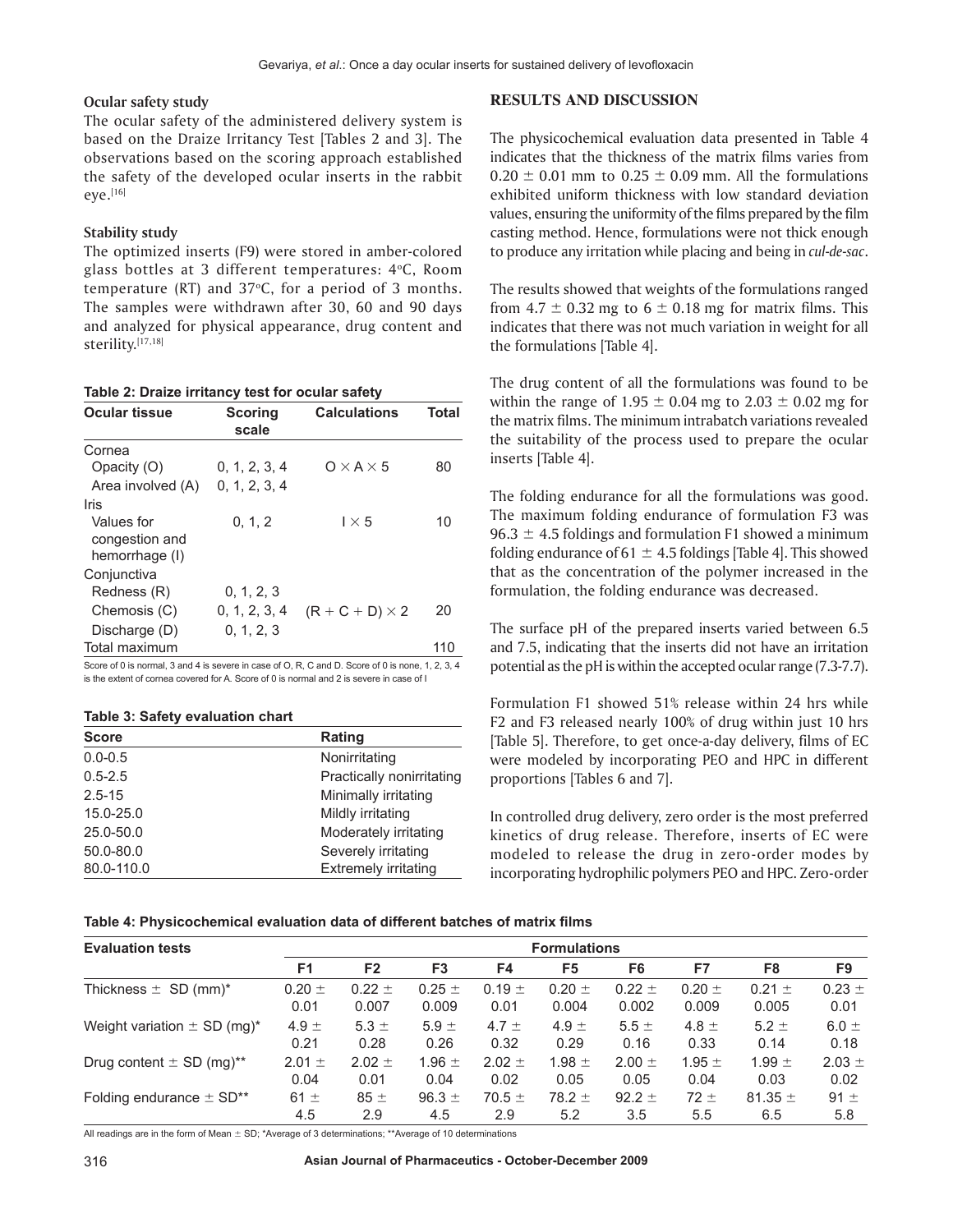| <b>Formulations</b> | %CR at different time intervals (hr)* |                      |                      |                      |                      |                      |                          |                      |
|---------------------|---------------------------------------|----------------------|----------------------|----------------------|----------------------|----------------------|--------------------------|----------------------|
|                     |                                       |                      | 4                    | 6                    |                      | 10                   | 22                       | 24                   |
| F <sub>1</sub>      | $0.9 \pm$<br>0.091                    | 1.92 $\pm$<br>0.073  | 5.06 $\pm$<br>0.068  | $8.23 \pm$<br>0.112  | 12.16 $\pm$<br>0.142 | 15.34 $\pm$<br>0.108 | 45.23 $\pm$<br>0.114     | 51.24 $\pm$<br>0.215 |
| F <sub>2</sub>      | 26.54 $\pm$<br>0.924                  | 45.67 $\pm$<br>1.512 | 61.96 $\pm$<br>0.581 | $81.42 \pm$<br>0.348 | 92.65 $\pm$<br>1.438 | 98.83 $\pm$<br>0.682 | $\overline{\phantom{0}}$ |                      |
| F <sub>3</sub>      | $30.28 \pm$<br>0.658                  | $37.24 \pm$<br>2.042 | 67.86 $\pm$<br>0.452 | $87.48 \pm$<br>0.241 | 99.36 $\pm$<br>1.105 |                      |                          | -                    |

\*Average of 3 determinations  $\pm$  SEM

#### Table 6: *In vitro* drug release profile of EC + HPC-based matrix films

| <b>Formulations</b> | % CR at different time intervals (hr)* |            |            |             |             |             |             |             |
|---------------------|----------------------------------------|------------|------------|-------------|-------------|-------------|-------------|-------------|
|                     |                                        | 2          | 4          | 6           |             | 10          | 22          | 24          |
| F4                  | 1.17 $\pm$                             | $2.88 \pm$ | 5.36 $\pm$ | $8.45 \pm$  | 13.24 $\pm$ | 17.41 $\pm$ | 61.53 $\pm$ | 69.30 $\pm$ |
|                     | 0.081                                  | 0.063      | 0.036      | 0.190       | 0.063       | 0.205       | 0.219       | 0.219       |
| F <sub>5</sub>      | 1.46 $\pm$                             | $3.47 \pm$ | 6.27 $\pm$ | 10.26 $\pm$ | 14.56 $\pm$ | $20.55 \pm$ | 67.20 $\pm$ | $77.26 \pm$ |
|                     | 0.057                                  | 0.068      | 0.053      | 0.019       | 0.054       | 0.078       | 0.047       | 0.126       |
| F <sub>6</sub>      | 1.96 $\pm$                             | $3.91 \pm$ | 9.81 $\pm$ | 15.42 $\pm$ | 21.50 $\pm$ | $30.40 \pm$ | 84.43 $\pm$ | 98.81 $\pm$ |
|                     | 0.104                                  | 0.069      | 0.076      | 0.045       | 0.123       | 0.128       | 0.354       | 0.396       |

\*Average of 3 determinations  $\pm$  SEM

#### **Table 7:** *In vitro* **drug release profile of EC** 1 **PEO based matrix films**

| <b>Formulations</b> | % CR at different time intervals (hr)* |            |             |             |             |             |             |              |
|---------------------|----------------------------------------|------------|-------------|-------------|-------------|-------------|-------------|--------------|
|                     |                                        |            | 4           |             |             | 10          | 22          | 24           |
| F7                  | $2.36 \pm$                             | $3.39 \pm$ | 6.13 $\pm$  | 10.03 $\pm$ | 14.33 $\pm$ | 18.68 $\pm$ | 53.63 $\pm$ | 60.40 $\pm$  |
|                     | 0.083                                  | 0.183      | 0.188       | 0.065       | 0.190       | 0.247       | 0.141       | 0.091        |
| F <sub>8</sub>      | $2.68 \pm$                             | 6.24 $\pm$ | 11.18 $\pm$ | 16.81 $\pm$ | 24.21 $\pm$ | 31.37 $\pm$ | 78.77 $\pm$ | 86.08 $\pm$  |
|                     | 0.114                                  | 1.183      | 0.056       | 0.466       | 0.176       | 0.120       | 0.355       | 0.206        |
| F <sub>9</sub>      | $2.87 \pm$                             | $7.55 \pm$ | 15.41 $\pm$ | 24.87 $\pm$ | 33.90 $\pm$ | 44.82 $\pm$ | 88.43 $\pm$ | 101.35 $\pm$ |
|                     | 0.084                                  | 0.055      | 0.119       | 0.174       | 0.114       | 0.218       | 0.354       | 0.362        |

\*Average of 3 determinations  $\pm$  SEM

plots of F1-F9 were found to be fairly linear, as indicated by their high regression values [Table 8].

As results indicated that the % cumulative release (%CR) for ocular insert F9 was 101.35% at the end of 24 hrs, it wasfound to be suitable for once-a-day therapy. The *in vitro* result revealed that formulation F9 followed perfect zero-order kinetics release ( $n = 1.03$ ) and that the remaining formulations released the drug by super case II kinetics ( $n > 1$ ). Thus, it was taken as the optimized formulation and subjected to further studies.

The results of the *in vivo* release study of ocular insert F9 is shown in Table 9 and Figure 1. The ocular insert showed 96.03% of drug release after 24 hrs, which was comparable to *in vitro* drug release [Table 9]. Thus, there was good *in vitroin vivo* correlation for ocular insert F9 [Figure 1], indicating the effectiveness of the formulation to be used *in vivo*.

The ocular safety score of formulation F9 was found to be 4 at the end of 24 hours and therefore, considered as minimally irritating. This irritation might be due to the organic solvent used in the preparation of inserts. Thus, it can be concluded that they were safe for ocular administration.

**Table 8: Kinetic treatment of release study data of ocular inserts**

| <b>Formulations</b> | Zero-order<br>plots | Higuchi's<br>plots | Peppa's<br>plots |       |  |
|---------------------|---------------------|--------------------|------------------|-------|--|
|                     | $r^2$               | $r^2$              | $r^2$            | n     |  |
| F <sub>1</sub>      | 0.9876              | 0.8511             | 0.9998           | 1.329 |  |
| F <sub>2</sub>      | 0.9886              | 0.8402             | 0.9868           | 1.216 |  |
| F <sub>3</sub>      | 0.9688              | 0.8753             | 0.9894           | 1.232 |  |
| F <sub>4</sub>      | 0.9778              | 0.8157             | 0.9993           | 1.518 |  |
| F <sub>5</sub>      | 0.9755              | 0.8221             | 0.9993           | 1.477 |  |
| F <sub>6</sub>      | 0.9886              | 0.8540             | 0.9998           | 1.309 |  |
| F7                  | 0.9847              | 0.8515             | 0.9991           | 1.297 |  |
| F <sub>8</sub>      | 0.9960              | 0.8831             | 0.9996           | 1.152 |  |
| F <sub>9</sub>      | 0.9991              | 0.8864             | 0.9990           | 1.036 |  |

Ageing study of the ocular insert F9 was performed at RT,  $4^{\circ}$ C and  $37^{\circ}$ C for a period of 3 months. The results [Table 10] showed that there was no change in the physical appearance of ocular inserts. The drug content showed no marked change after three months and F9 passed the sterility test. These results concluded that ocular insert F9 was chemically, physically and microbiologically stable